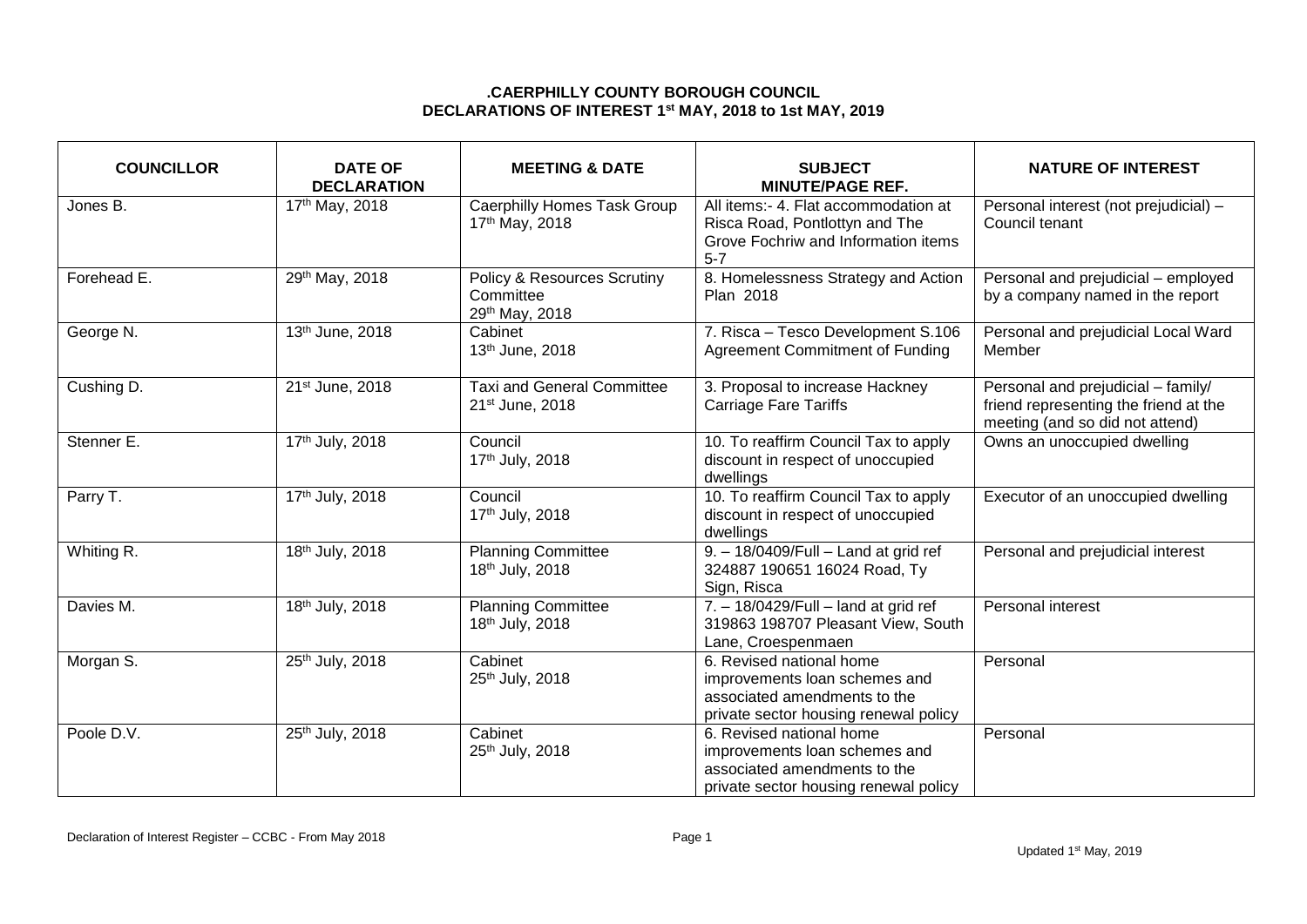| <b>COUNCILLOR</b> | <b>DATE OF</b><br><b>DECLARATION</b> | <b>MEETING &amp; DATE</b>                                | <b>SUBJECT</b><br><b>MINUTE/PAGE REF.</b>                                                                                          | <b>NATURE OF INTEREST</b>                                                                                                          |
|-------------------|--------------------------------------|----------------------------------------------------------|------------------------------------------------------------------------------------------------------------------------------------|------------------------------------------------------------------------------------------------------------------------------------|
| Stenner E.        | 25th July, 2018                      | Cabinet<br>25th July, 2018                               | 6. Revised national home<br>improvements loan schemes and<br>associated amendments to the<br>private sector housing renewal policy | Personal                                                                                                                           |
| George N.         | 25th July, 2018                      | Cabinet<br>25th July, 2018                               | 9. Draft Caerphilly Homes Asset<br><b>Management Strategy</b>                                                                      | Personal                                                                                                                           |
| Jones B.A.        | 25th July, 2018                      | Cabinet<br>25th July, 2018                               | 9. Draft Caerphilly Homes Asset<br><b>Management Strategy</b>                                                                      | Personal                                                                                                                           |
| Binding L.        | 25th July, 2018                      | <b>Grants to the Voluntary Sector</b><br>25th July, 2018 | Agenda item 6 - Applications for<br>financial assistance - appendix 3                                                              | Aber Valley YMCA - this is in the<br>ward and he has used the building on<br>a personal basis. Personal interest.                  |
| Saralis R.        | 25th July, 2018                      | <b>Grants to the Voluntary Sector</b><br>25th July, 2018 | Agenda item 6 - Applications for<br>financial assistance - appendix 3                                                              | Personal interest - Oakdale<br>Community Centre - on Management<br>Committee                                                       |
| Gough R.          | 25th July, 2018                      | <b>Grants to the Voluntary Sector</b><br>25th July, 2018 | Agenda item 6 - applications for<br>financial assistance - appendix 3                                                              | Personal interest - Llanbradach<br>Community Centre - Chairman                                                                     |
| Andrews C.        | 15th August, 2018                    | <b>Planning Committee</b><br>15th August, 2018           | 18/0655/NCC - 87 Bedwellty Road,<br>Cefn Forest, Blackwood                                                                         | Personal - the applicant is a family<br>member and Council Andrews has<br>been assisting them with the<br>application              |
| Miles B           | 15th August, 2018                    | <b>Planning Committee</b><br>15th August, 2018           | 4 & 5 17/0973/Full and 18/0084/Ret -<br>Gelliargwellt Uchf Farm                                                                    | Family members owns lands outside<br>of the borough which is rented to a<br>tenant identified in the applicants<br>main competitor |
| Preece D.         | 3rd September, 2018                  | <b>Pensions Committee</b><br>3rd August, 2018            | 4. Application for early retirement                                                                                                | Personal and prejudicial. Applicant is<br>known to him.                                                                            |
| George N.         | 12th September, 2018                 | <b>Special Cabinet</b><br>12th September, 2018           | 4. Caerphilly Homes Asset<br><b>Management Strategy</b>                                                                            | Personal interest - Council tenant                                                                                                 |
| Jones B.A.        | 12th September, 2018                 | <b>Special Cabinet</b><br>12th September, 2018           | 4. Caerphilly Homes Asset<br><b>Management Strategy</b>                                                                            | Personal interest - Council tenant                                                                                                 |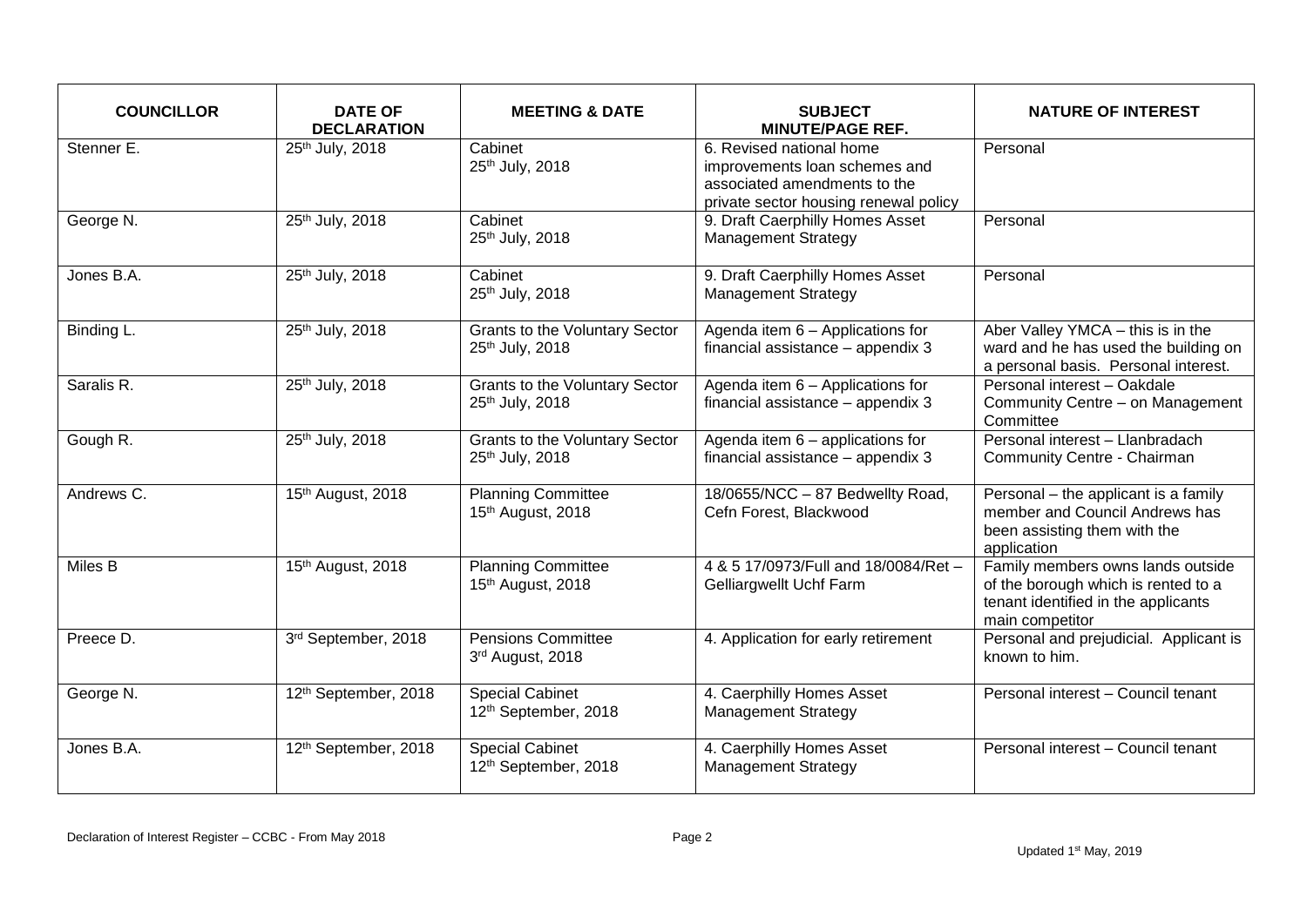| <b>COUNCILLOR</b> | <b>DATE OF</b><br><b>DECLARATION</b> | <b>MEETING &amp; DATE</b>                                                              | <b>SUBJECT</b><br><b>MINUTE/PAGE REF.</b>                                                                   | <b>NATURE OF INTEREST</b>                                                                                                                                             |
|-------------------|--------------------------------------|----------------------------------------------------------------------------------------|-------------------------------------------------------------------------------------------------------------|-----------------------------------------------------------------------------------------------------------------------------------------------------------------------|
| David W.          | 12th September, 2018                 | <b>Planning Committee</b><br>12th September, 2018                                      | Item 4 - 18/0084/REG - Gelliargwellt<br>Uchaf Farm, Gelligaer, CF82 8FY -<br>Preface                        | Personal and prejudicial - complaint<br>against him by applicant, attend<br>public meeting on matter discussed<br>with 2 local residents, therefore<br>predetermined. |
| Morgan S.         | 19th September, 2018                 | Cabinet<br>19th September, 2018                                                        | 5. To adopt the WG High Street Rate<br>Relief Scheme 2018/19 Grant<br>Funding                               | Personal and prejudicial interests -<br>property owner                                                                                                                |
| Preece D.W.R.     | 20th September, 2018                 | Taxi & General Sub-Committee<br>20th September, 2018                                   | 5. Application for hackney<br>carriage/private hire vehicle. App 1.1<br>(a)                                 | Personal and prejudicial - applicant<br>known to him                                                                                                                  |
| Whiting R.        | 10th October, 2018                   | <b>Planning Committee</b><br>10th October, 2018                                        | Item 5 - 18/0793/RH - Plot I, land<br>adjacent to Islwyn Indoor Bowls<br>Centre, Gelli Lane, Pontllanfraith | Personal and prejudicial -<br>acquaintance of owner and another<br>plot on the same site and the decision<br>on the application may affect the<br>other part.         |
| Gordon C.         | 17th October, 2018                   | Cabinet<br>17th October, 2018                                                          | Agenda item 6.<br><b>Domiciliary Care Framework</b>                                                         | Personal and prejudicial interest.<br>Close friend with service provider                                                                                              |
| Morgan S.         | 17th October, 2018                   | Cabinet<br>17th October, 2018                                                          | Agenda item 6.<br><b>Domiciliary Care Framework</b>                                                         | Personal and prejudicial interest.<br>Close friend with service provider                                                                                              |
| Jones B.          | 1st November, 2018                   | <b>Caerphilly Homes Task Group</b><br>1st November, 2018                               | All agenda items                                                                                            | Personal interest as a Council tenant                                                                                                                                 |
| Gordon C.         | 14th November, 2018                  | Cabinet<br>14th November, 2018                                                         | 6. Draft Sport and Recreation<br>Strategy 2019-2029                                                         | Personal and prejudicial service users<br>to Pontllanfraith Leisure Centre                                                                                            |
| Forehead E.       | 3rd December, 2019                   | <b>Special Policy and Resources</b><br><b>Scrutiny Committee</b><br>3rd December, 2019 | Agenda item 4 - 2019/20 - Draft<br>Savings Proposals for Corporate<br>Services and Misc. Finance            | Personal - supporting people<br>mentioned in report and works for a<br>supporting people provider                                                                     |
| Higgs A.          | 5 <sup>th</sup> December, 2018       | <b>Voluntary Sector Liaison</b><br>Committee<br>5 <sup>th</sup> December, 2018         | All agenda items                                                                                            | Personal - CCBC representative on<br>the GAVO Executive Board                                                                                                         |
| Whiting R.        | 5 <sup>th</sup> December, 2018       | <b>Voluntary Sector Liaison</b><br>Committee<br>5 <sup>th</sup> December, 2018         | 5. Draft Budget Proposals for 2019/20                                                                       | Personal - former trustee of Channel<br><b>View Community Centre</b>                                                                                                  |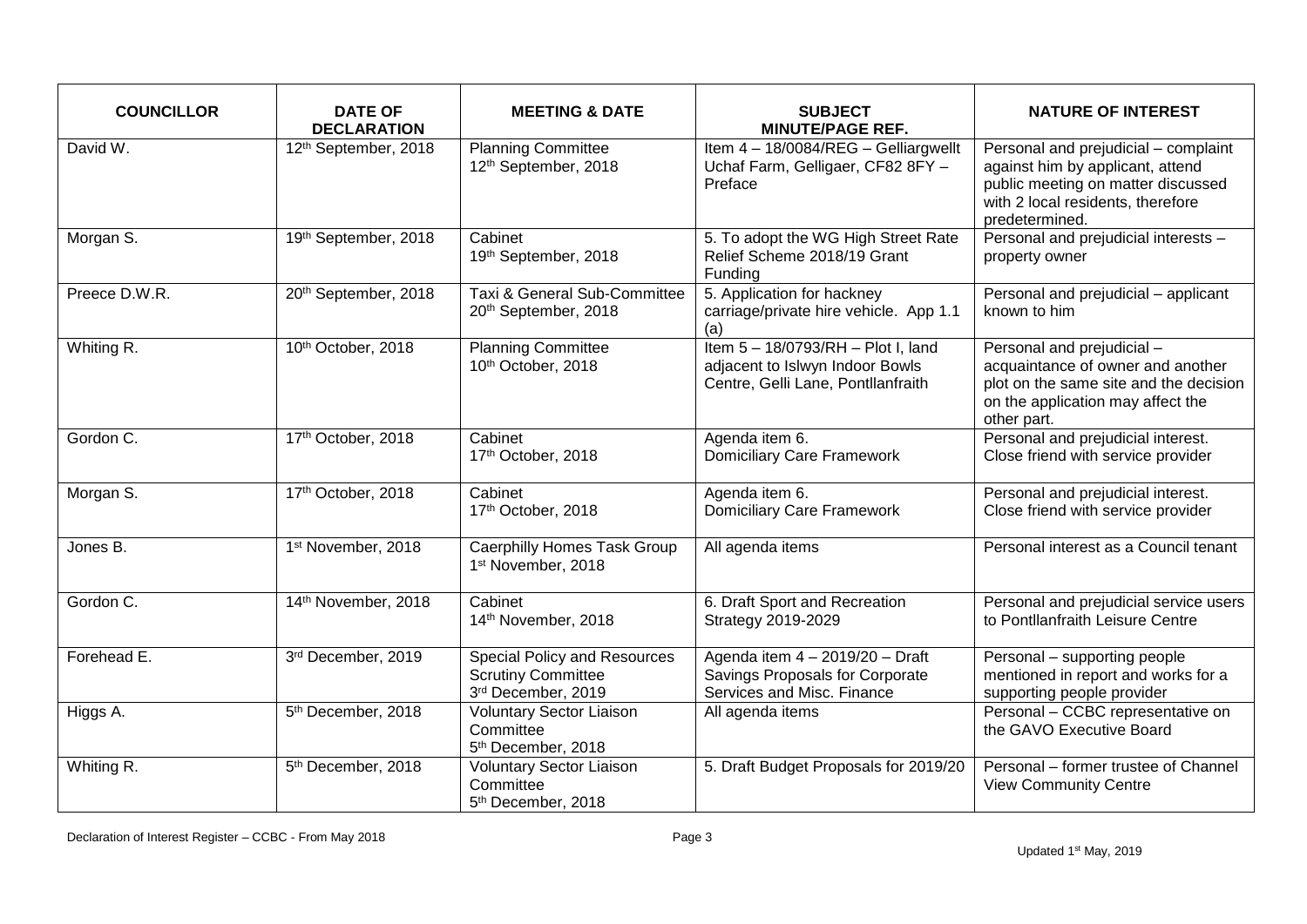| <b>COUNCILLOR</b> | <b>DATE OF</b><br><b>DECLARATION</b> | <b>MEETING &amp; DATE</b>                                                                   | <b>SUBJECT</b><br><b>MINUTE/PAGE REF.</b>                                                                    | <b>NATURE OF INTEREST</b>                                                                      |
|-------------------|--------------------------------------|---------------------------------------------------------------------------------------------|--------------------------------------------------------------------------------------------------------------|------------------------------------------------------------------------------------------------|
| Bevan J.          | 6 <sup>th</sup> December, 2018       | Special Health, Social Care<br>and Well Being Committee<br>6 <sup>th</sup> December, 2018   | 3. Draft Budget Proposals for<br>2019/20.<br>4. 2019/20 Draft Saving Proposals for<br><b>Social Services</b> | Personal and prejudicial family<br>members working in SS admin and<br><b>Barnardos</b>         |
| Bezzina C.        | 6 <sup>th</sup> December, 2018       | Special Health, Social Care<br>and Well Being Committee<br>6 <sup>th</sup> December, 2018   | 3. Draft Budget Proposals 2019/20<br>4. 2019/20 Draft Saving Proposals for<br><b>Social Services</b>         | Personal and prejudicial, works for<br>UNISON.                                                 |
| Leonard A.        | 6 <sup>th</sup> December, 2018       | Special Health, Social Care<br>and Well Being Committee<br>6 <sup>th</sup> December, 2018   | 3. Draft Budget Proposals                                                                                    | Prejudicial, is a teacher                                                                      |
| Cushing D.        | 6 <sup>th</sup> December, 2018       | Special Health, Social Care<br>and Well Being Committee<br>6 <sup>th</sup> December, 2018   | 4. 2019/20 Draft Budget Proposals for<br><b>Social Services</b>                                              | Personal - family member in receipt<br>of service                                              |
| Leonard P.        | 11 <sup>th</sup> December, 2019      | <b>Regeneration and Environment</b><br>Scrutiny Committee - 11th<br>December, 2018          | Agenda item 8 - Review of<br><b>Tourism/Town Centre Events</b><br>Programme                                  | Personal - shop owner in Risca and<br>member of Risca East Community<br>Council                |
| Gordon C.         | 13th December, 2018                  | Council<br>13th December, 2018                                                              | Agenda item no 14 - internal<br>investigation of senior officer.<br>Additional financial provision           | Member of Investigation and<br>Disciplinary Committee. Personal<br>and prejudicial interest.   |
| Davies T.         | 13th December, 2018                  | Council<br>13th December, 2018                                                              | Agenda item no 14 - internal<br>investigation of senior officer.<br>Additional financial provision           | Member of Investigation and<br>Disciplinary Committee. Personal<br>and prejudicial interest.   |
| George N.         | 13th December, 2018                  | Council<br>13th December, 2018                                                              | Agenda item no 14 - internal<br>investigation of senior officer.<br>Additional financial provision           | Member of Investigation and<br>Disciplinary Committee. Personal<br>and prejudicial interest.   |
| Gough R.W.        | 18th December, 2018                  | Special Regeneration and<br><b>Environment Scrutiny</b><br>Committee<br>18th December, 2019 | Agenda item 3 - draft budget<br>proposals - Appendix 4 - Community<br>Centre proposals                       | Personal and prejudicial -<br>involvement with Community Centre<br><b>Management Committee</b> |
| Leonard P.        | 18th December, 2018                  | Special Regeneration and<br><b>Environment Scrutiny</b><br>Committee<br>18th December, 2019 | Agenda item 3 - draft budget<br>proposals - Appendix 4 - Community<br>Centre proposals                       | Personal and prejudicial -<br>involvement with Community Centre<br>Management Committee        |
| Ridgewell J.      | 18th December, 2018                  | Special Regeneration and<br><b>Environment Scrutiny</b><br>Committee<br>18th December, 2019 | Agenda item 3 - draft budget<br>proposals - Appendix 4 - Community<br>Centre proposals                       | Personal and prejudicial -<br>involvement with Community Centre<br><b>Management Committee</b> |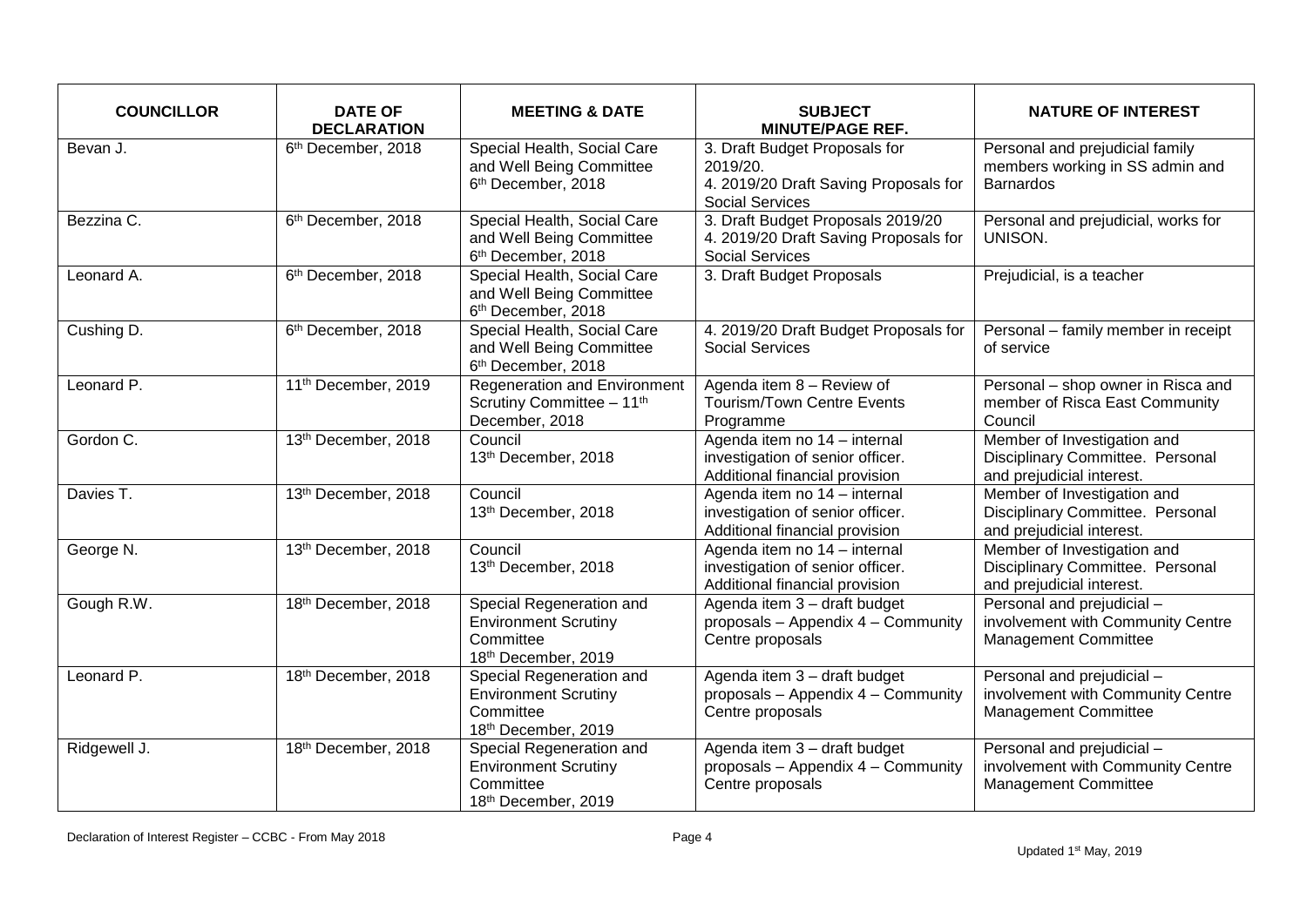| <b>COUNCILLOR</b> | <b>DATE OF</b><br><b>DECLARATION</b> | <b>MEETING &amp; DATE</b>                                                                   | <b>SUBJECT</b><br><b>MINUTE/PAGE REF.</b>                                                         | <b>NATURE OF INTEREST</b>                                                                                                                                                         |
|-------------------|--------------------------------------|---------------------------------------------------------------------------------------------|---------------------------------------------------------------------------------------------------|-----------------------------------------------------------------------------------------------------------------------------------------------------------------------------------|
| Williams T.J.     | 18th December, 2018                  | Special Regeneration and<br><b>Environment Scrutiny</b><br>Committee<br>18th December, 2019 | Agenda item 3 - draft budget<br>proposals - Appendix 4 - Community<br>Centre proposals            | Personal and prejudicial -<br>involvement with Community Centre<br>Management Committee                                                                                           |
| Williams W.       | 18th December, 2018                  | Special Regeneration and<br><b>Environment Scrutiny</b><br>Committee<br>18th December, 2019 | Agenda item 3 - draft budget<br>proposals - Appendix 4 - Community<br>Centre proposals            | Personal and prejudicial -<br>involvement with Community Centre<br><b>Management Committee</b>                                                                                    |
| Elsbury C.        | 22 <sup>nd</sup> January, 2019       | Council<br>22nd January, 2019                                                               | Agenda item no. 12 - CCBC<br>response to the reform of Fire and<br>Rescue Authorities white paper | Members of the South Wales Fire and<br>Rescue Authority - personal interests<br>only                                                                                              |
| Davies D.T.       | 22 <sup>nd</sup> January, 2019       | Council<br>22 <sup>nd</sup> January, 2019                                                   | Agenda item no. 12 - CCBC<br>response to the reform of Fire and<br>Rescue Authorities white paper | Members of the South Wales Fire and<br>Rescue Authority - personal interests<br>only                                                                                              |
| Hussy A.          | 22 <sup>nd</sup> January, 2019       | Council<br>22 <sup>nd</sup> January, 2019                                                   | Agenda item no. 12 - CCBC<br>response to the reform of Fire and<br>Rescue Authorities white paper | Members of the South Wales Fire and<br>Rescue Authority - personal interests<br>only                                                                                              |
| Johnson G.        | 22 <sup>nd</sup> January, 2019       | Council<br>22nd January, 2019                                                               | Agenda item no. 10 - Civil Parking<br>Enforcement - progress report                               | Street on which he lives is permitted,<br>although he is not personally a permit<br>older - personal interest only                                                                |
| Hardacre D.T.     | 23rd January, 2019                   | <b>Planning Committee</b><br>23rd January, 2019                                             | 9. 18/0551/OUT - New Road, Gelli<br>Haf, Pontllanfraith                                           | Personal and prejudicial - applicant is<br>a friend                                                                                                                               |
| Jones B.A.        | 30th January, 2019                   | Cabinet<br>30th January, 2019                                                               | Agenda item 6 - Housing Revenue<br>Account Charges 2019/2020                                      | Council house tenant. Personal<br>interest                                                                                                                                        |
| George N.         | 30th January, 2019                   | Cabinet<br>30th January, 2019                                                               | Agenda item 6 - Housing Revenue<br>Account Charges 2019/2020                                      | Garage lease holder - personal<br>interest                                                                                                                                        |
| Jones B.          | 14th February, 2019                  | Caerphilly Homes Task Group<br>14th February, 2019                                          | All agenda items.                                                                                 | Personal - Council tenant                                                                                                                                                         |
| Farina-Child A.   | 19th February, 2019                  | <b>Education for Life Scrutiny</b><br>Committee<br>19th February, 2019                      | Agenda item 10 - Education Capital<br>2019/20                                                     | Personal and prejudicial - he is on<br>the board of governors for Blackwood<br>comprehensive and a family member<br>is a member of staff at the school. He<br>left for this item. |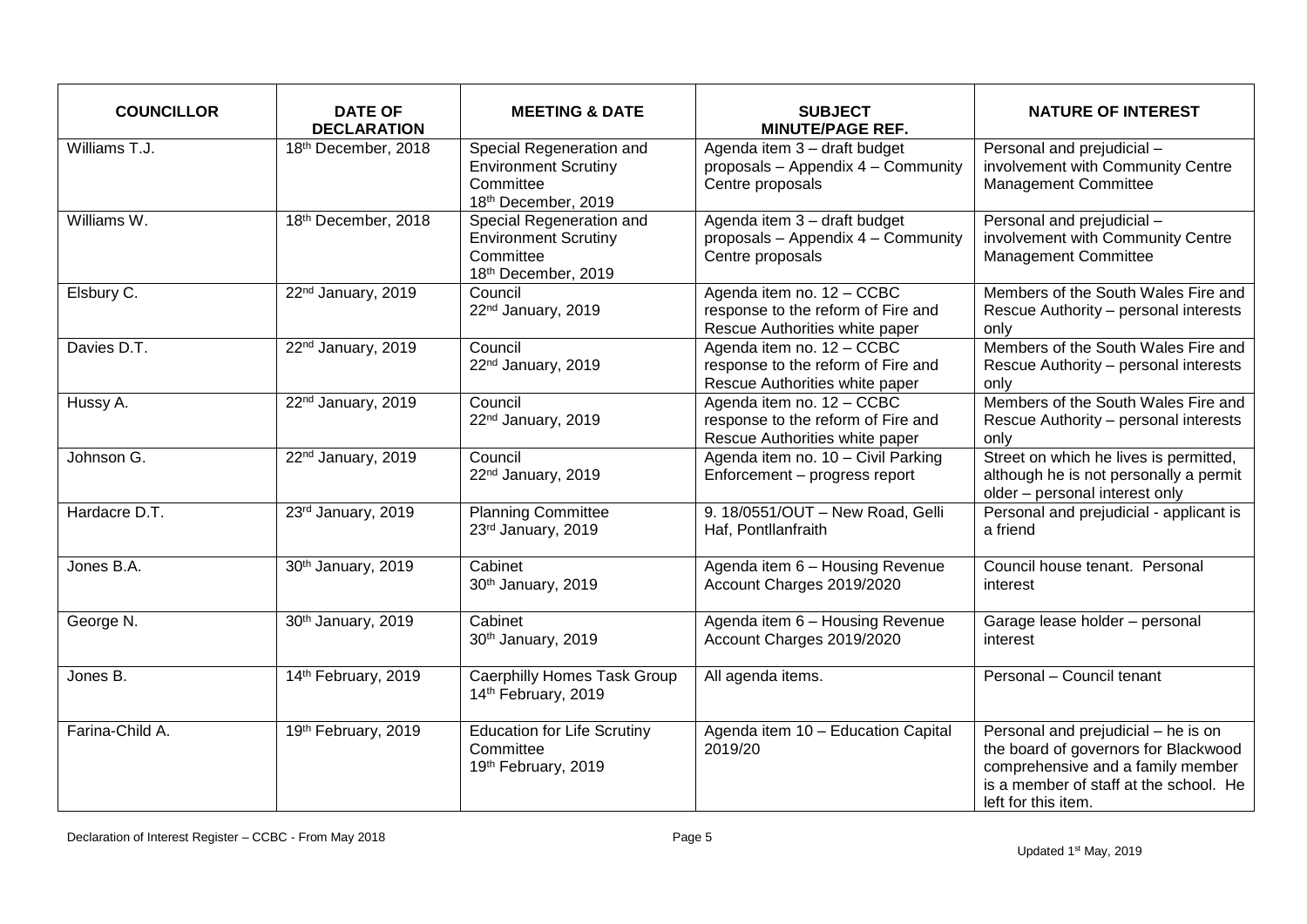| <b>COUNCILLOR</b> | <b>DATE OF</b><br><b>DECLARATION</b> | <b>MEETING &amp; DATE</b>                                                   | <b>SUBJECT</b><br><b>MINUTE/PAGE REF.</b>                                                           | <b>NATURE OF INTEREST</b>                                                                                                                            |
|-------------------|--------------------------------------|-----------------------------------------------------------------------------|-----------------------------------------------------------------------------------------------------|------------------------------------------------------------------------------------------------------------------------------------------------------|
| Miles B.          | 20th February, 2019                  | <b>Planning Committee</b><br>20th February, 2019                            | Item 5 - 19/0011/Full - Gelliargwelt<br>Uchaf Farm, Gelligaer Road,<br>Gelligaer, Hegnoed, CF82 8FY | Family member owns land outside of<br>Borough which is rented to a<br>competitor of the applicant and the<br>application relates to the quarry work. |
| Aldworth E.       | 20th February, 2019                  | <b>Planning Committee</b><br>20th February, 2019                            | Item 10 - 18/1062/Full - Land south<br>of Glanbrynnar Farm, Ponllanfraith,<br>Blackwood, NP12 2AS   | Personal and prejudicial. A family<br>member works for a funeral firm in<br>Caerphilly who may use new<br>crematorium.                               |
| Taylor J.         | 20th February, 2019                  | <b>Planning Committee</b><br>20th February, 2019                            | Item 10 - 18/1062/Full - Land South<br>of Glanbrynnar Farm, Pontllanfraith,<br>Blackwood, NP12 2AS  | Personal and prejudicial -<br>representative on the Crematorium<br>Board                                                                             |
| Simmonds J.       | 20th February, 2019                  | <b>Planning Committee</b><br>20th February, 2019                            | Item 10 - 18/1062/Full - Land South<br>of Glanbrynnar Farm, Pontllanfraith,<br>Blackwood, NP12 2AS  | Personal and prejudicial -<br>representative on the Crematorium<br><b>Board</b>                                                                      |
| Poole D.V.        | 27th February, 2019                  | Cabinet<br>27th February, 2019                                              | Agenda item 4 - Bedwellty School<br><b>Playing Fields</b>                                           | Personal and prejudicial - resides<br>opposite the site referred to.                                                                                 |
| Bevan J.          | 21st February, 2019                  | Council<br>21st February, 2019                                              | Agenda item 3 - Budget 2019/20                                                                      | Personal and prejudicial. Daughter<br>works for the Barnado's organisation<br>grant funding is one of the savings<br>proposals under consideration   |
| Whitcombe A.      | 7th March, 2019                      | Council<br>7th March, 2019                                                  | 10 - Cardiff Capital Regional City<br>Deal                                                          | Personal interest. Managed project<br>linked to City Deal                                                                                            |
| Gordon C.         | 13th March, 2019                     | Cabinet<br>13th March, 2019                                                 | Agenda item 10 - non-residential<br>Social Services charging                                        | Personal and prejudicial - mother-in-<br>law in receipt of services                                                                                  |
| Whiting R.        | 20th March, 2019                     | <b>Planning Committee</b><br>20th March, 2019                               | Agenda Item 5 - 19/0053/Full -<br>Rowan Road, Risca                                                 | Personal Prejudicial interest, former<br>Trustee of Channel View Community<br>Centre                                                                 |
| Williams W.       | 26th March, 2019                     | Regeneration & Environment<br><b>Scrutiny Committee</b><br>26th March, 2019 | 9 - Pontllanfraith Leisure Centre                                                                   | Personal interest - on management<br>committee of Markham Community<br>Leisure Centre                                                                |
| Williams T.J.     | 26th March, 2019                     | Regeneration & Environment<br><b>Scrutiny Committee</b><br>26th March, 2019 | 90 Pontllanfraith Leisure Centre                                                                    | Personal interest - local authority<br>governor for Blackwood<br><b>Comprehensive School</b>                                                         |